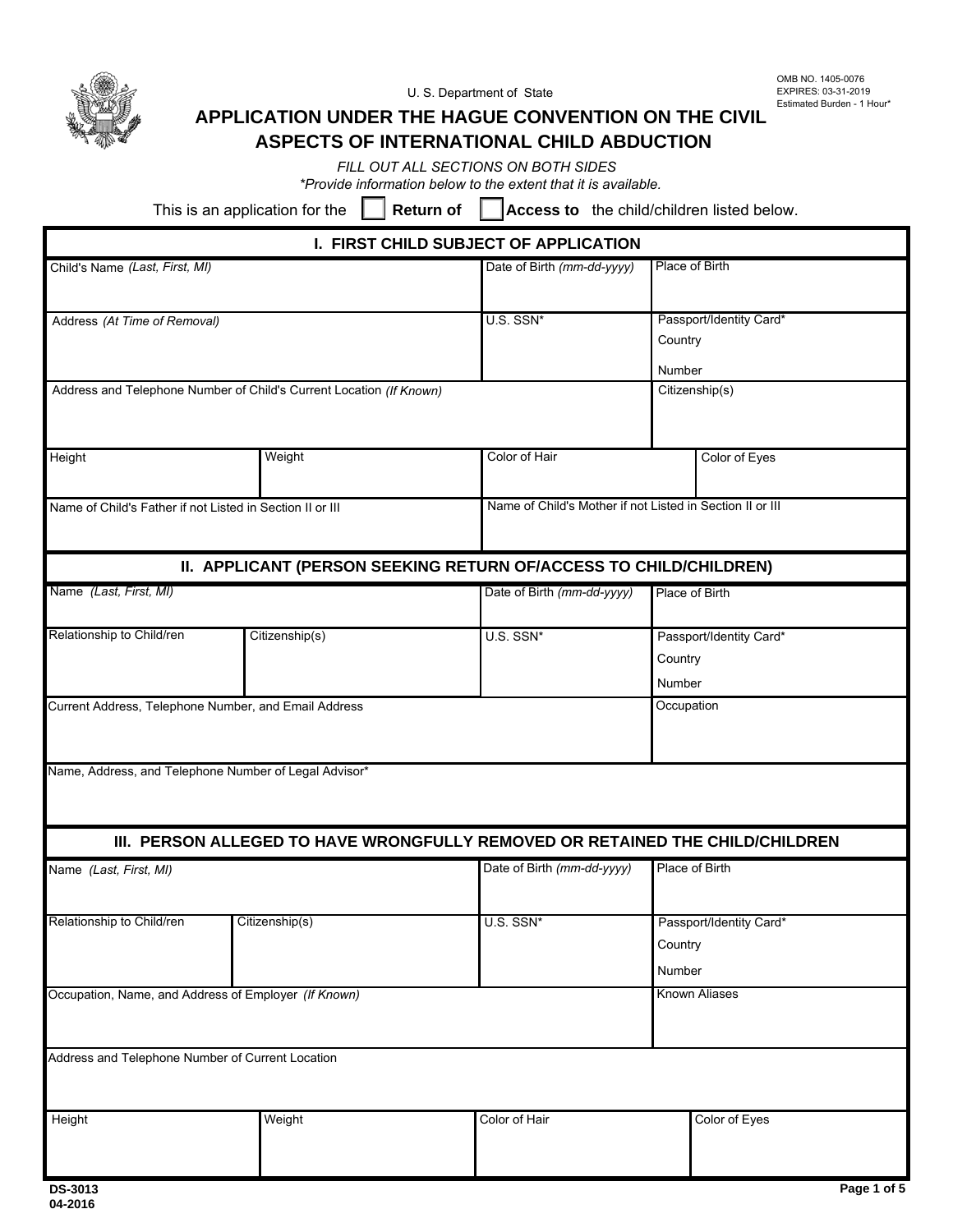|                                                                          | IV. ADDITIONAL CHILD/CHILDREN Subject of Application |                                                           |                                              |                |
|--------------------------------------------------------------------------|------------------------------------------------------|-----------------------------------------------------------|----------------------------------------------|----------------|
| Child's Name (Last, First, MI)                                           |                                                      | Date of Birth (mm-dd-yyyy)                                | Place of Birth                               |                |
| Address (At Time of Removal)                                             |                                                      | U.S. SSN*                                                 | Passport/Identity Card*<br>Country<br>Number |                |
| Address and Telephone Number of Child's Current Location (If Known)      |                                                      | Citizenship(s)                                            |                                              |                |
| Height                                                                   | Weight                                               | Color of Hair                                             |                                              | Color of Eyes  |
| Name of Child's Father if not Listed in Section II or III                |                                                      | Name of Child's Mother if not Listed in Section II or III |                                              |                |
| Child's Name (Last, First, MI)                                           |                                                      | Date of Birth (mm-dd-yyyy)                                | Place of Birth                               |                |
| Address (At Time of Removal)                                             |                                                      | U.S. SSN*                                                 | Passport/Identity Card*<br>Country<br>Number |                |
| Address and Telephone Number of Child's Current Location (If Known)      |                                                      |                                                           |                                              | Citizenship(s) |
| Height                                                                   | Weight                                               | Color of Hair                                             |                                              | Color of Eyes  |
| Name of Child's Father if not Listed in Section II or III                |                                                      | Name of Child's Mother if not Listed in Section II or III |                                              |                |
| Child's Name (Last, First, MI)                                           |                                                      | Date of Birth (mm-dd-yyyy)                                | Place of Birth                               |                |
| Address (At Time of Removal)                                             |                                                      | U.S. SSN*                                                 | Passport/Identity Card*<br>Country<br>Number |                |
| I<br>Address and Telephone Number of Child's Current Location (If Known) |                                                      |                                                           |                                              | Citizenship(s) |
| Height                                                                   | Weight                                               | Color of Hair                                             |                                              | Color of Eyes  |
| Name of Child's Father if not Listed in Section II or IIIÄ               |                                                      | Name of Child's Mother if not Listed in Section II or III |                                              |                |
| Child's Name (Last, First, MI)                                           |                                                      | Date of Birth (mm-dd-yyyy)                                | Place of Birth                               |                |
| Address (At Time of Removal)                                             |                                                      | U.S. SSN*                                                 | Passport/Identity Card*<br>Country<br>Number |                |
| Address and Telephone Number of Child's Current Location (If Known)      |                                                      |                                                           |                                              | Citizenship(s) |
| Height                                                                   | Weight                                               | Color of Hair                                             |                                              | Color of Eyes  |
| Name of Child's Father if not Listed in Section II or III                |                                                      | Name of Child's Mother if not Listed in Section II or III |                                              |                |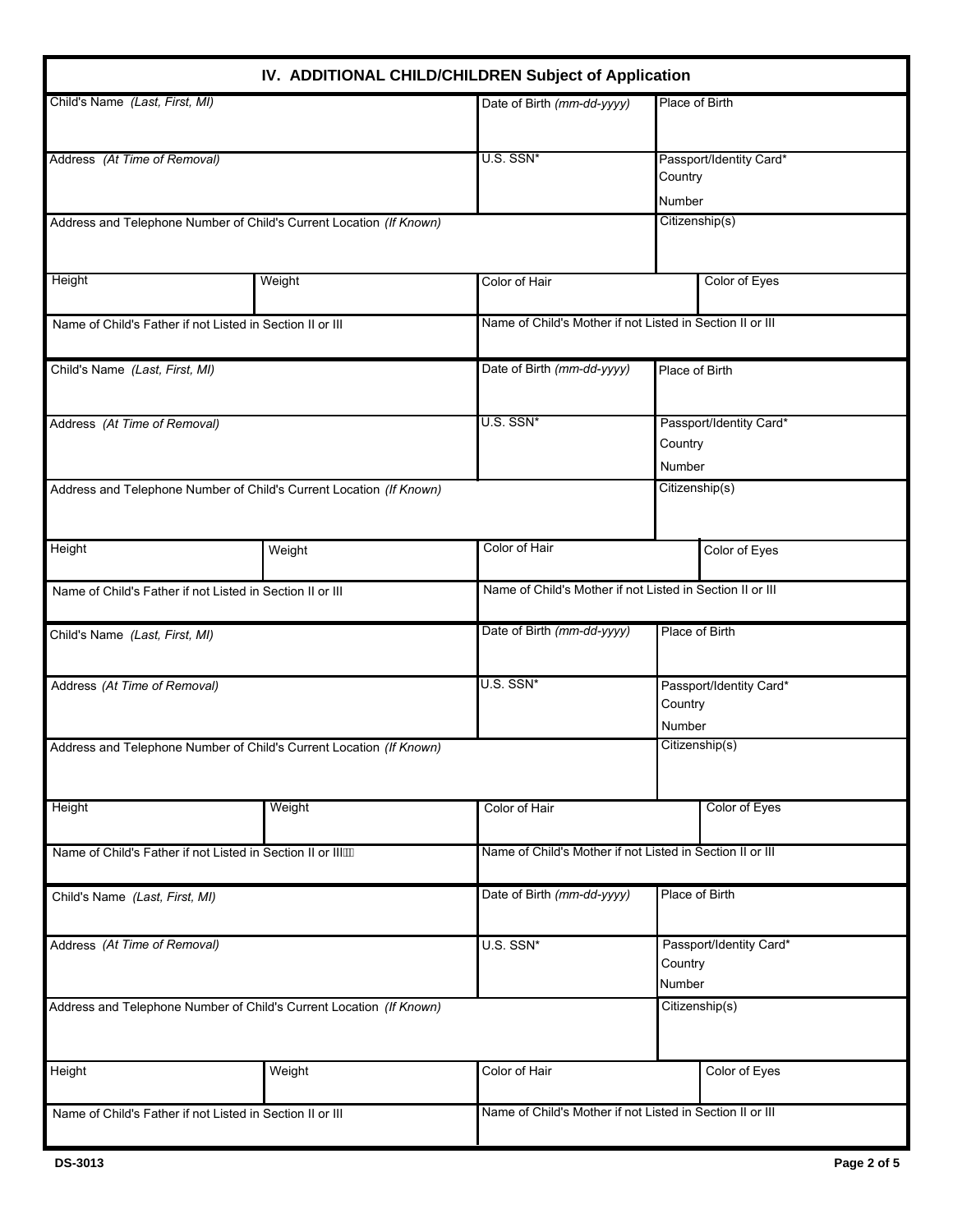#### **V. TIME, PLACE, DATE AND CIRCUMSTANCES OF THE WRONGFUL REMOVAL OR RETENTION**

Additional sheets may be attached.

### **VI. FACTUAL AND LEGAL JUSTIFICATION FOR THE REQUEST**

Habitual Residence *(Please provide details related to the child's place of habitual residence.)*

| Basis of Applicants' Custody Rights                                            |  |  |  |  |
|--------------------------------------------------------------------------------|--|--|--|--|
| Supporting Documentation (Please check applicable boxes and attach.)           |  |  |  |  |
| Law/Statute of Child's Residence at Time of Alleged Removal or Retention       |  |  |  |  |
| Court Order in Effect at Time of Alleged Removal or Retention                  |  |  |  |  |
| <b>Legally Binding Agreement</b>                                               |  |  |  |  |
| Marriage Certificate, If Applicable                                            |  |  |  |  |
| Child's Birth Certificate, Required                                            |  |  |  |  |
| Other                                                                          |  |  |  |  |
|                                                                                |  |  |  |  |
| Are civil proceedings currently in progress? (If yes, please provide details.) |  |  |  |  |
|                                                                                |  |  |  |  |
|                                                                                |  |  |  |  |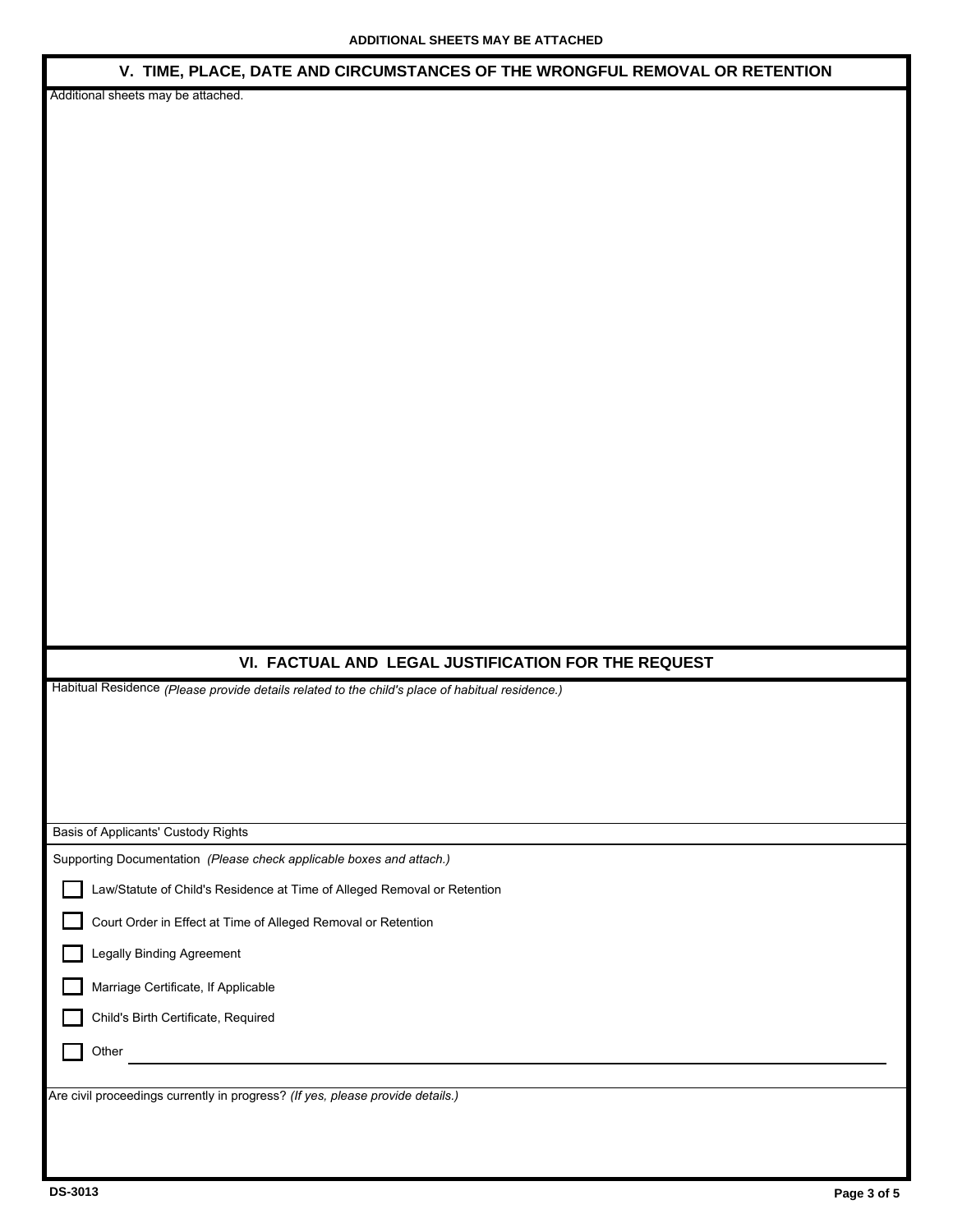| VII. PROPOSED ARRANGEMENTS FOR RETURN TRAVEL OF CHILD/CHILDREN                                                              |                   |  |  |  |
|-----------------------------------------------------------------------------------------------------------------------------|-------------------|--|--|--|
|                                                                                                                             |                   |  |  |  |
|                                                                                                                             |                   |  |  |  |
|                                                                                                                             |                   |  |  |  |
|                                                                                                                             |                   |  |  |  |
|                                                                                                                             |                   |  |  |  |
|                                                                                                                             |                   |  |  |  |
|                                                                                                                             |                   |  |  |  |
|                                                                                                                             |                   |  |  |  |
|                                                                                                                             |                   |  |  |  |
| VIII. OTHER PERSONS WITH ADDITIONAL INFORMATION RELATING                                                                    |                   |  |  |  |
| TO THE WHEREABOUTS OF THE CHILD/CHILDREN                                                                                    |                   |  |  |  |
| Preferably, in country of child's current location. Please include, name, address, telephone number, and /or email address. |                   |  |  |  |
|                                                                                                                             |                   |  |  |  |
|                                                                                                                             |                   |  |  |  |
|                                                                                                                             |                   |  |  |  |
|                                                                                                                             |                   |  |  |  |
|                                                                                                                             |                   |  |  |  |
|                                                                                                                             |                   |  |  |  |
|                                                                                                                             |                   |  |  |  |
|                                                                                                                             |                   |  |  |  |
|                                                                                                                             |                   |  |  |  |
|                                                                                                                             |                   |  |  |  |
| IX. OTHER RELEVANT INFORMATION                                                                                              |                   |  |  |  |
|                                                                                                                             |                   |  |  |  |
|                                                                                                                             |                   |  |  |  |
|                                                                                                                             |                   |  |  |  |
|                                                                                                                             |                   |  |  |  |
|                                                                                                                             |                   |  |  |  |
|                                                                                                                             |                   |  |  |  |
|                                                                                                                             |                   |  |  |  |
|                                                                                                                             |                   |  |  |  |
|                                                                                                                             |                   |  |  |  |
|                                                                                                                             |                   |  |  |  |
|                                                                                                                             |                   |  |  |  |
|                                                                                                                             |                   |  |  |  |
|                                                                                                                             |                   |  |  |  |
|                                                                                                                             |                   |  |  |  |
|                                                                                                                             |                   |  |  |  |
|                                                                                                                             |                   |  |  |  |
|                                                                                                                             |                   |  |  |  |
|                                                                                                                             |                   |  |  |  |
|                                                                                                                             |                   |  |  |  |
|                                                                                                                             |                   |  |  |  |
|                                                                                                                             |                   |  |  |  |
|                                                                                                                             |                   |  |  |  |
|                                                                                                                             |                   |  |  |  |
|                                                                                                                             |                   |  |  |  |
|                                                                                                                             |                   |  |  |  |
|                                                                                                                             |                   |  |  |  |
|                                                                                                                             |                   |  |  |  |
|                                                                                                                             |                   |  |  |  |
| Applicant Signature (Sign in Blue Ink)                                                                                      | Date (mm-dd-yyyy) |  |  |  |